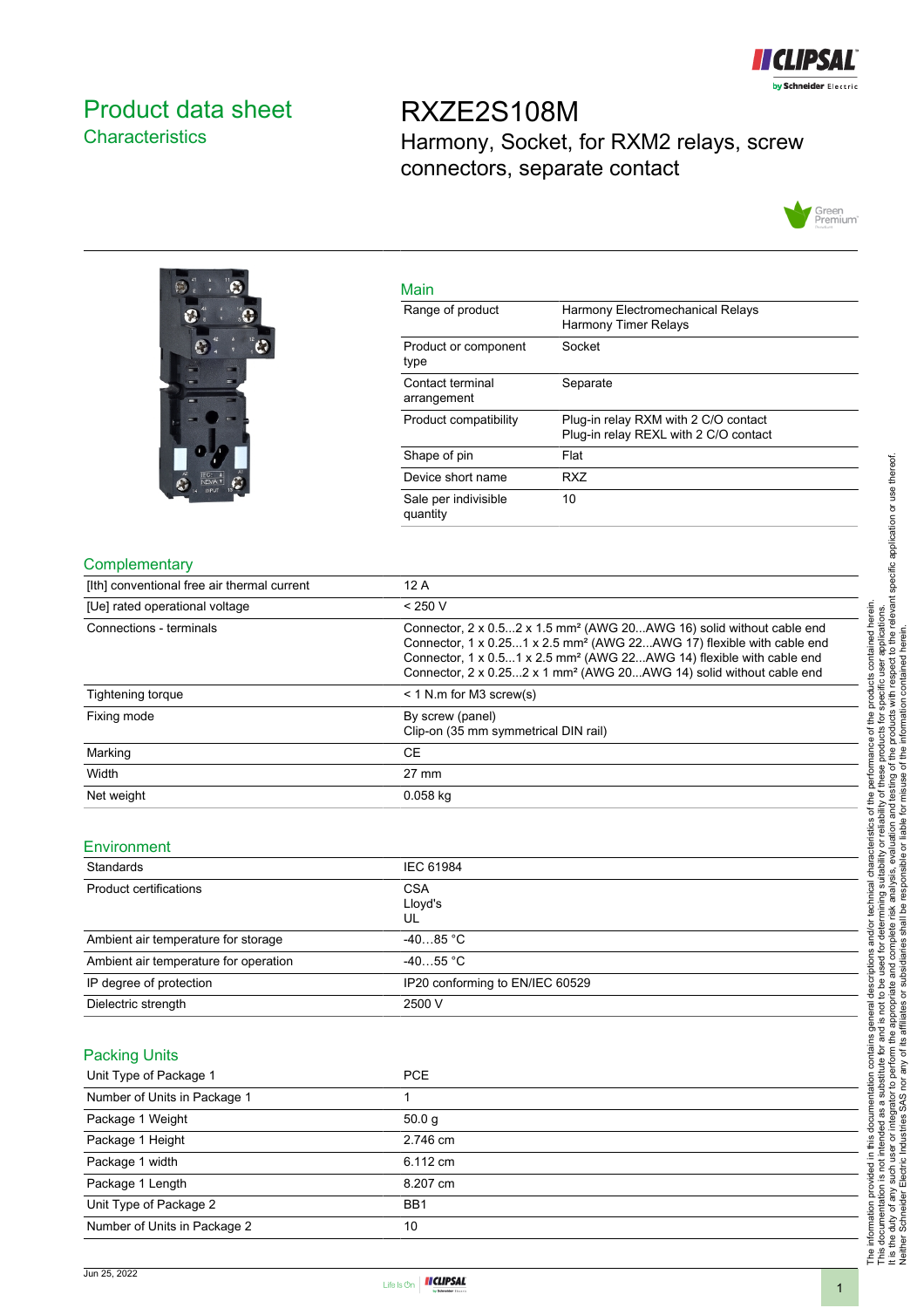| Package 2 Weight             | 580.0 g          |
|------------------------------|------------------|
| Package 2 Height             | 6.6 cm           |
| Package 2 width              | $11 \text{ cm}$  |
| Package 2 Length             | 13.9 cm          |
| Unit Type of Package 3       | S <sub>0</sub> 3 |
| Number of Units in Package 3 | 200              |
| Package 3 Weight             | 11.173 kg        |
| Package 3 Height             | 30 cm            |
| Package 3 width              | 30 cm            |
| Package 3 Length             | 40 cm            |

### Offer Sustainability

| Sustainable offer status        | Green Premium product                                                                                                          |
|---------------------------------|--------------------------------------------------------------------------------------------------------------------------------|
| <b>REACh Regulation</b>         | <b>E</b> <sup>I</sup> REACh Declaration                                                                                        |
| REACh free of SVHC              | <b>Yes</b>                                                                                                                     |
| <b>EU RoHS Directive</b>        | Pro-active compliance (Product out of EU RoHS legal scope) EU RoHS<br><b>Declaration</b>                                       |
| Toxic heavy metal free          | Yes                                                                                                                            |
| Mercury free                    | Yes                                                                                                                            |
| RoHS exemption information      | dor Yes                                                                                                                        |
| China RoHS Regulation           | China RoHS Declaration                                                                                                         |
| <b>Environmental Disclosure</b> | Product Environmental Profile                                                                                                  |
| <b>WEEE</b>                     | The product must be disposed on European Union markets following specific<br>waste collection and never end up in rubbish bins |

# Contractual warranty<br>Warranty

18 months